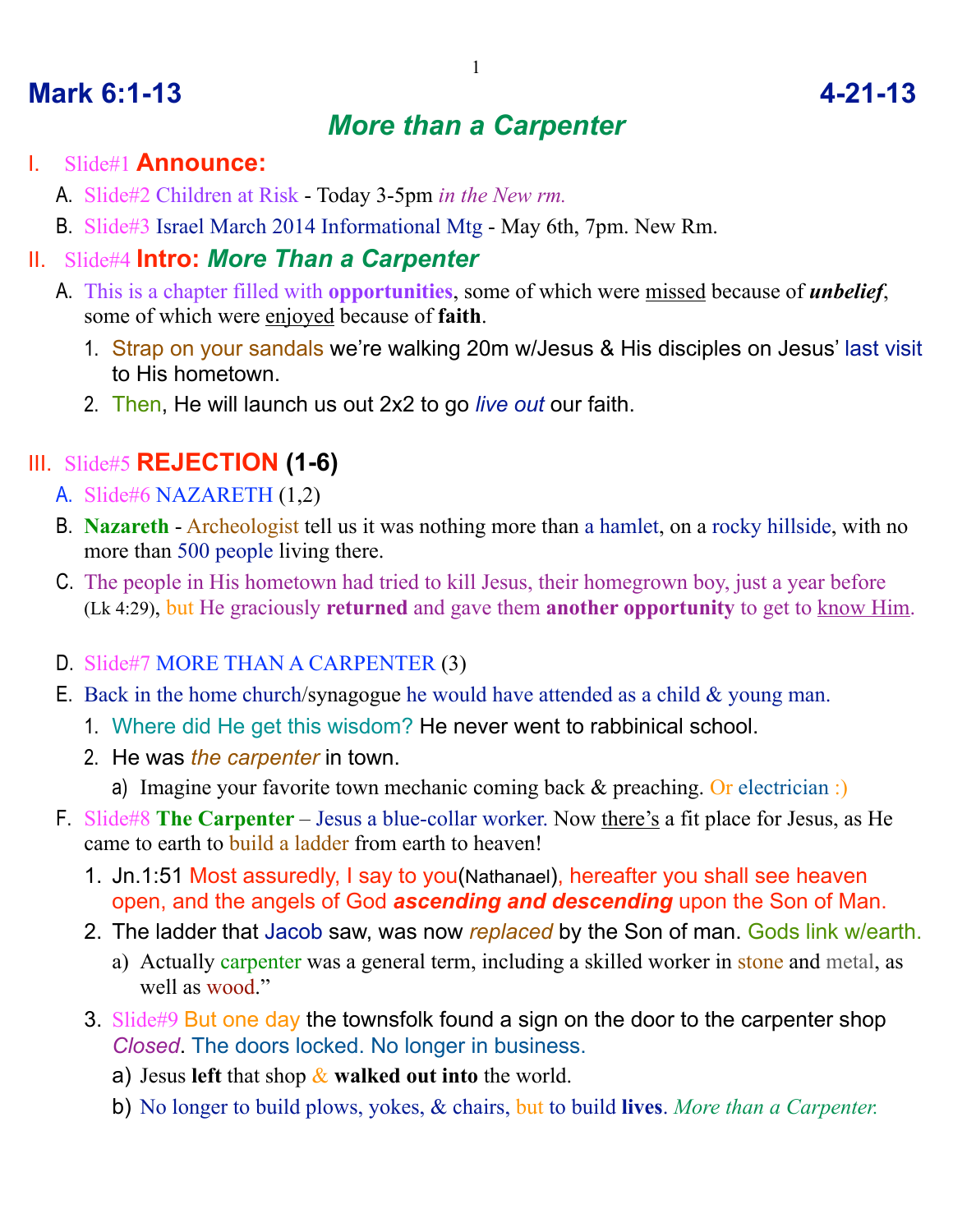- G. **Son of Mary**  ouch, another sting. If you were a Catholic you might read this as a compliment. But sons were always identified by their **fathers**, even after their death.
	- 1. They were in effect calling his mother a whore & him illegitimate offspring.[1](#page-1-0) :(
	- 2. When asked, Is Jesus...Lord, a Lunatic, or a Liar? They chose liar, & a demonized one at that!
- H. Slide#10 **So they were offended at Him** (the Msg says) *They tripped over what little they knew about him and fell, sprawling. And they never got any further.*
- I. Slide#11 FAMILIARITY BREEDS CONTEMPT (4)
- J. (4) **A prophet is not without honor…** Jesus quotes a familiar proverb of his day here.
	- 1. Today we say, *"Familiarity breeds Contempt."*
	- 2. Slide#12 Michel de Montaigne [16th cent] French **Philosopher**, **Politician**, & one of the most influential **writers** of the French Renaissance said, "**at home** he was considered just a scribbling country proprietor, in the **neighboring town** a man of recognized business ability, & **farther away** a noted author."
		- a) The greater the distance, the greater he became.
- K. Slide#13 Helmut Thielicke(Tee-la-key, just died 1986), the famous German Theologian/preacher (known as the Billy Graham of Germany) was being interview in 1982 & was asked, "What was the **worse evil** he experienced living under the *3rd Reich* under the government of Adolph Hitler?" His response, "The *unredeemed human heart*!"
	- 1. Christine Caine said Friday, "The **problem** is sin, the **answer** is Jesus, the **hope** is the church."
	- 2. Jesus' hearers were *ice sculptors*.
- L. Slide#14blank Are you too familiar with Jesus? Maybe you grew up "*knowing*" Him. At home, in church, maybe even Christian school. The Bible, Jesus, Christianity, Christian things, have become too familiar to you.
	- 1. Have you become Numbed to certain bible verses you've heard so many times. Desensitized to how special the Bible is because you now have 12 bible's in written form & in digital format on your iMac, iPhone, iPod, iPad, & soon to be on iGlasses. Anesthetized by hearing peoples salvation story. Do you feel Frozen in your faith, or Immobilized by spiritual insomnia.
	- 2. I think this is the plague of our youth in modern day North American Christianity.
		- a) They know Him too well, or so they think.
- M. Are you too familiar with Christian things that you have lost a sense of **wonder** or **expectancy**?
	- 1. How can we avoid this?

<span id="page-1-0"></span><sup>1</sup> Hiebert, pg.139.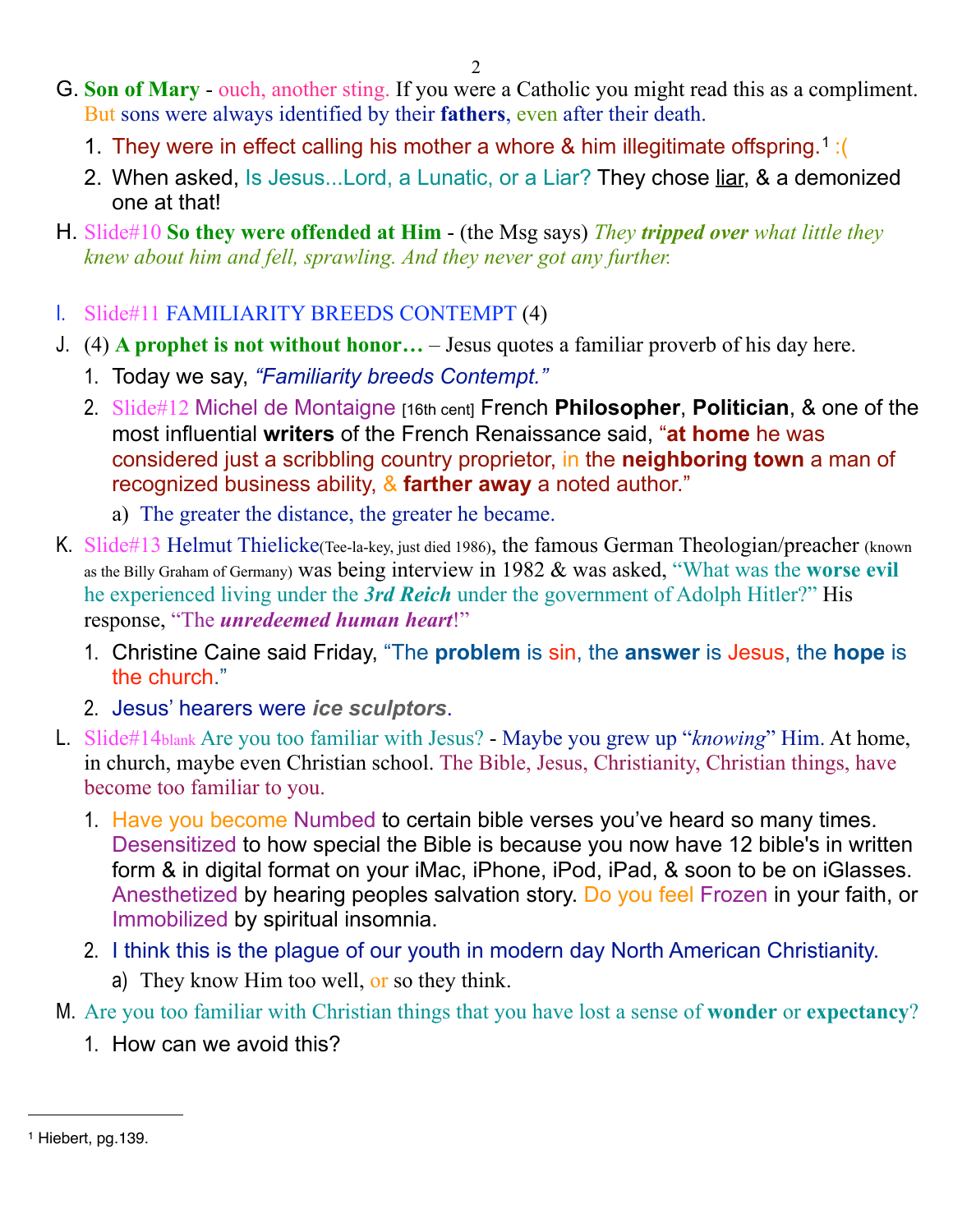- N. Slide#15 ASTONISHED (6)
- O. His neighbors were **astonished**(amazement) at what He said & did (2); Jesus was **astonished**(marveled) at their unbelief that wouldn't let Him do more (6).
	- 1. Only 2 occasions are recorded regarding Jesus marveling!
		- a) The Roman Centurion(w/the sick servant) who understood Jesus authority, When Jesus heard these things, He **marveled** at him, and turned around and said to the crowd that followed Him, "I say to you, I have not found **such great faith**, not even in Israel! Lk.7:9
		- b) And here, of the *unbelief* from those it was expected to be found (His own townsmen)
	- 2. See the importance of **faith**!!! [astonished/amazed but w/no faith]
	- 3. Scary, a person can be **amazed** with Jesus & yet still have **unbelief**. What does this warn us against?
- P. Slide#16 FAITH vs. UNBELIEF (6)
- Q. How would you define **unbelief**? Unbelief & faith are opposites.
	- 1. Slide#17 "If **faith** is *the capacity to receive* what God wants to give, **unbelief** is *the willful refusal to receive* what God wants to give."
	- 2. They erected a barrier of unbelief... Have you?
	- 3. In all **unbelief** there are these two things: a good opinion of one's self and a bad opinion of God. [Horatius Bonar]
	- 4. A.W.Tozer said, "Every man will have to decide for himself whether or not he can afford the terrible luxury of **unbelief**."
- R. Wait, Is God really hindered by **our unbelief**? (not that He *could* not, but *would* not)
	- 1. Ps.78:41 Yes, again & again they tempted God, And **limited** the Holy One of Israel.

## IV. Slide#18 **COMMISSION (7-13)**

- A. Slide#19 DYNAMIC DUO (7)
- B. Batman & Robin, Tom & Jerry, Lois Lane & Clark Kent, Starsky & Hutch, Donnie & Marie, Laurel & Hardy, Bonnie & Clyde, Sponge Bob & Patrick, *Beavis & \_\_\_\_\_\_\_*.
- C. **2 by 2** (*duo, duo*, the orig *dynamic duo*) The advantages were obvious. One can help the other in times of danger, discouragement, doubt or disease.
	- 1. Slide#20 Eccl.4:9-12 **Two** are better than **one**, Because they have a good reward for their labor. For if they fall, one will lift up his companion. But woe to him who is alone when he falls, For he has no one to help him up. Again, if two lie down together, they will keep warm; But how can one be warm alone? Though one may be overpowered by another, two can withstand him. And a threefold cord is not quickly broken.
	- 2. Slide#21blank *Peter & John; Paul & Barnabas; Paul & Silas.* Partners in ministry.
	- 3. We instituted a policy back in the mid 80's that we wouldn't travel alone.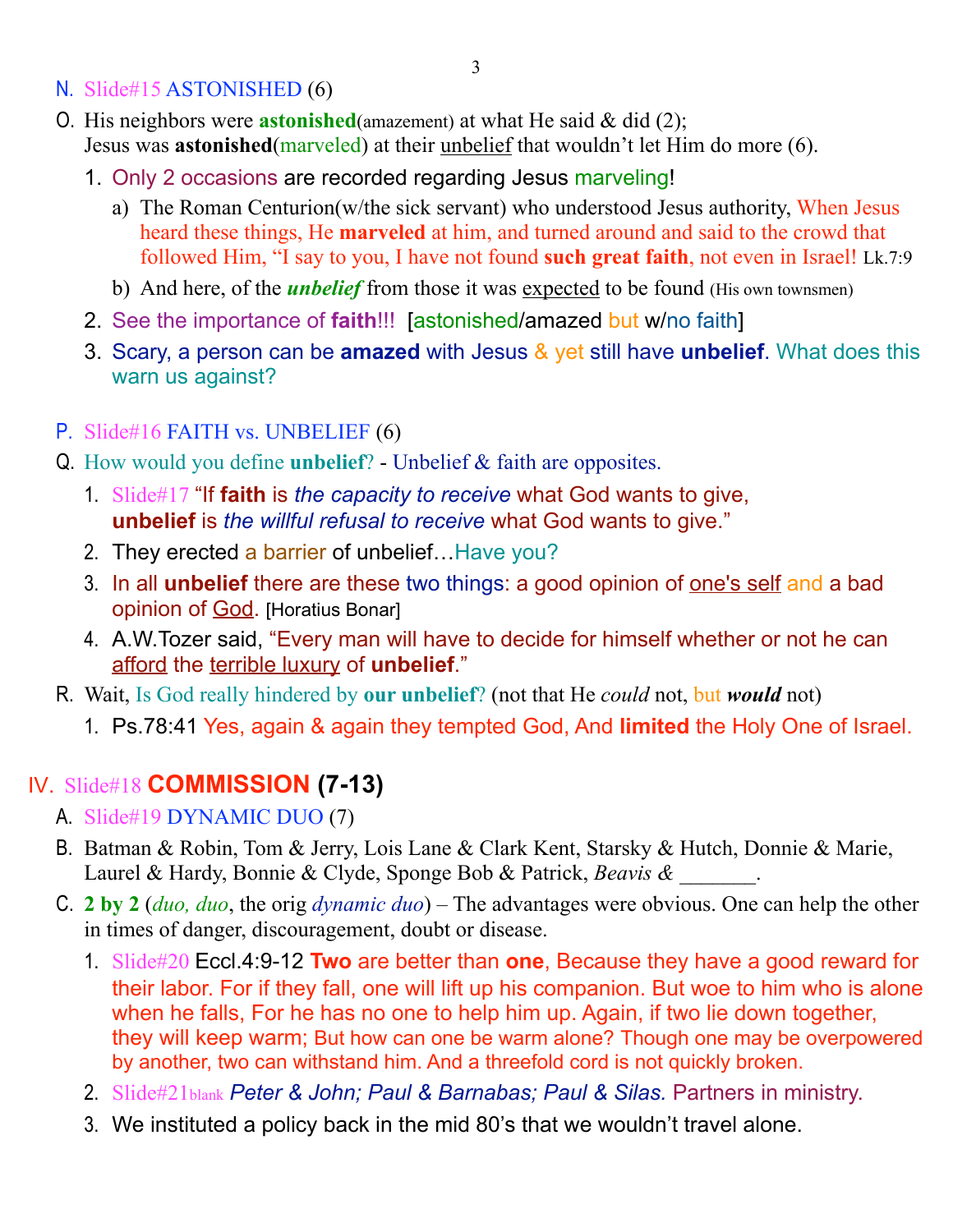4

- a) Explain Billy Graham story. [Dan/Wayne-Haiti; Chad/I-Cambodia]
- D. **Power** There are 6 Greek terms for **power**. It's not the most common *dunamis* (might or strength) but the 2nd most common *exousia* (*X-oh-SEE-ya*; authority).
	- 1. Its having authority over evil spirits.
- E. It was **rabbinic law** that when a man entered the Temple courts, he must put off his *staff, shoes, & money girdle*.
	- 1. All *ordinary things* were to be set aside.
	- 2. Maybe he wanted the men to see *the humble homes* they would enter were every bit as sacred as the Temple courts.
	- 3. This forced them to be dependent on Christ for strength.
	- 4. The *minimum of provisions* was meant to call out the *maximum of faith*.
- F. Slide#22 LIVE IN DEPENDENCE (8,9) the faithful follower lives in dependence on God.
- G. (Msg) *Don't think you need a lot of extra equipment for this. You are the equipment.*
	- 1. I heard this quote this week(John Ortberg) *Make disciples. Arrange your time so you are living w/deep contentment w/joy & confidence...You'll always produce who you are!*
- H. (8,9) If the disciples take no provisions for themselves, on whom must they rely?
	- 1. **Trust God** & **depend** on the hospitality of the people.
	- 2. Slide#23 Alfred Plummer said, Make no elaborate preparations, as if you were going on a **long journey** on your own business; you are going a **short journey** on mine.
	- 3. They were not to make elaborate preparations.
		- a) This was to be an exercise in **faith** as well as **evangelism**.
		- b) It would be foolish to apply these instructions in a literal way *today*. But the principles remain, namely, **urgency** & **dependence**.
	- 4. Today we are more in danger of having **too much** baggage than **too little**.
	- 5. The Apostolic era could say, Silver and gold I do not have, but what I do have I give you: In the name of Jesus Christ of Nazareth, rise up and walk.
		- a) Today much of the modern church can say *neither*!
		- b) **Dependence** is necessary to meet & evangelize an unbelieving world.
- I. Slide#24 DON'T SEEK COMFORT (10) don't seek comfort first, but God's pleasure.
- J. They were not to be *fussy* about where they stayed.
- K. (10) **Comfort** The English Church of the 18th & 19th centuries was scandalized by fat country preachers who were authorities on hunting dogs & the vintages in their cellars.
	- 1. *True Christianity, world-changing Christianity, is not comfortable.*